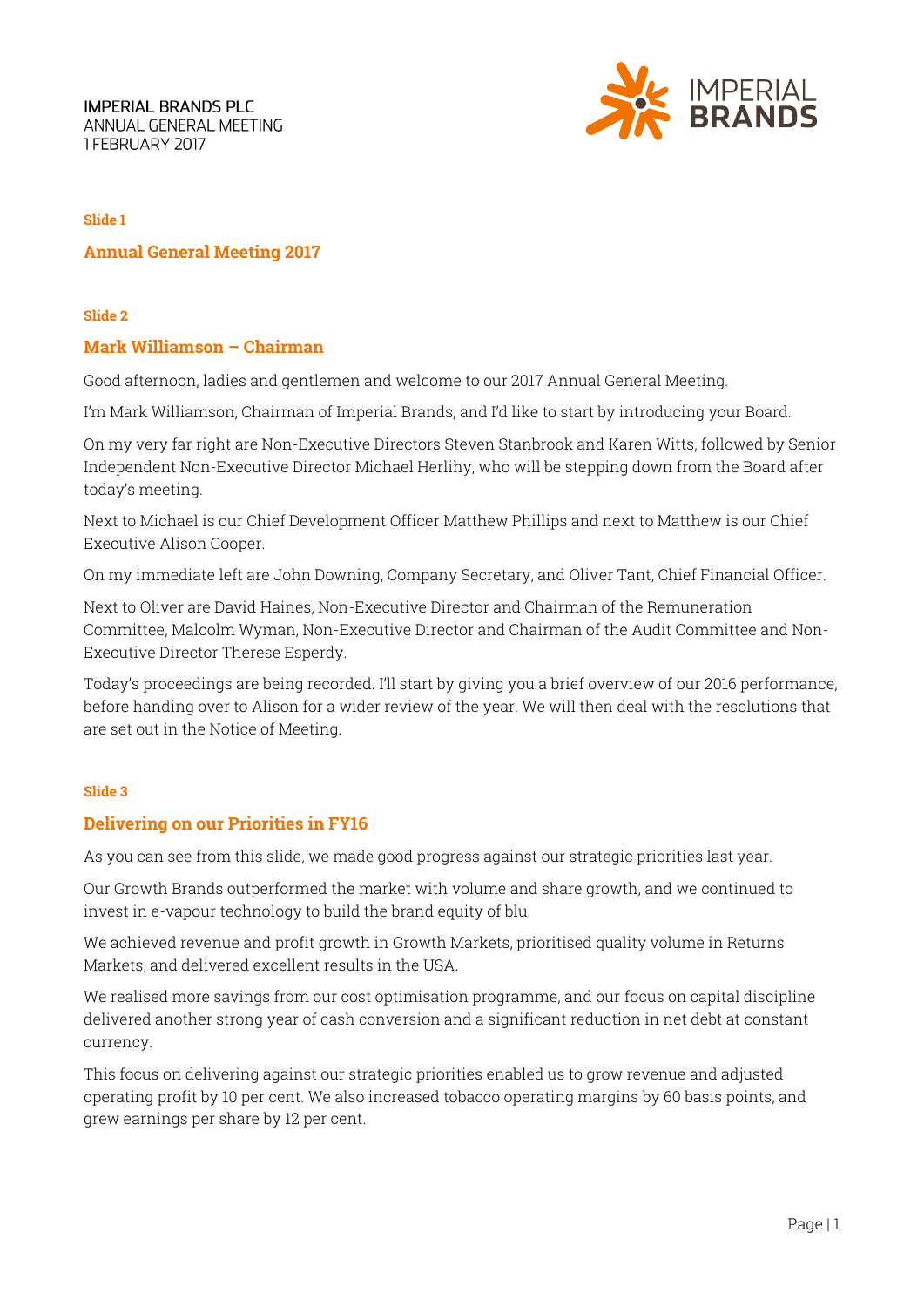

And for the eighth consecutive year, we delivered dividend growth of 10 per cent and remain committed to maintaining this annual growth rate over the medium term.

So, that's an overview of our achievements in 2016. It was another successful year for Imperial and I'll now hand over to Alison to take you through the detail.

#### **Slide 4**

## **Alison Cooper, Chief Executive**

Thanks, Mark. I'll start by looking at our revenue performance in a bit more detail.

#### **Slide 5**

### **Strong Revenue Results**

The 10 per cent increase in tobacco net revenue reflected a number of good performances, particularly from the US cigarette brands we acquired last year.

Equally encouraging were the excellent results from our Growth and Specialist Brands.

These brands have strong equity and we focus on enhancing the contribution they make to the business.

The proportion of net revenue generated by our Growth and Specialist Brands was up to 61 per cent in the year, and we will continue to focus on increasing this figure in order to further improve our quality of growth.

#### **Slide 6**

#### **Strengthen Portfolio**

Our goal is to halve the number of brands in our portfolio and generate 75 per cent of our net revenue from our Growth and Specialist Brands.

To achieve that, we're reducing the number of Portfolio Brands, many of which have weaker brand equity and are therefore either delisted or migrated into Growth Brands.

To date, we've cut the number of brands by a quarter and our migrations have been key to this transition, enabling us to reduce portfolio complexity and build scale in our Growth Brands.

We've completed 49 migrations to date and they have all achieved an excellent consumer retention rate.

Several other migrations are underway and more are planned, as we continue to focus on strengthening the quality and sustainability of our brand portfolio.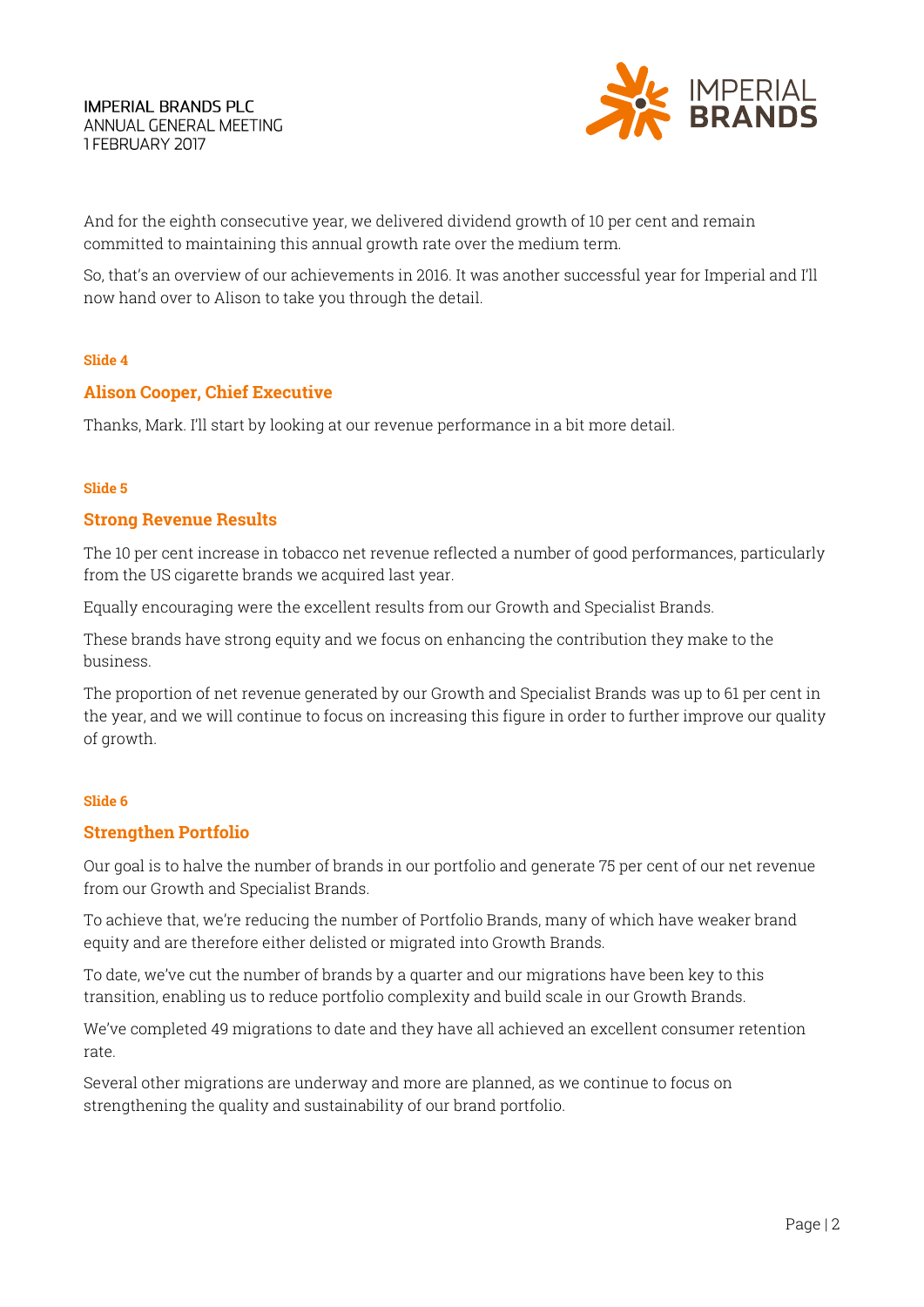

### **Slide 7**

# **Strengthen Portfolio**

We're also investing in new consumer experiences, with a current focus on the blu e-vapour brand, which is managed by our non-tobacco subsidiary Fontem Ventures.

In building the blu brand equity, Fontem has developed a new brand campaign which has been a great success in creating awareness of our second generation product blu Plus+.

blu sales are currently concentrated in the UK, the US, Italy and France – four markets that between them account for around 70 per cent of global e-vapour sales.

We're trialling new consumer engagement activities in the US and UK, designed to drive brand awareness and consumer education…….and we've launched an online consumer loyalty programme called blu Nation.

Our third generation product blu MAX will be launched later this financial year and will further improve the consumer vaping experience.

Turning now to our footprint performance….

#### **Slide 8**

## **Developing Footprint: Growth Markets**

In Growth Markets we focus on maximising long-term growth opportunities. This year we achieved revenue and profit growth while strengthening the portfolio through migrations and the addition of blu.

Revenue grew by more than 4 per cent and excluding Iraq and Syria, was up by 8 per cent.

Operating profit grew over 2 per cent; excluding Iraq and Syria and adverse foreign exchange, profit was up over 14 per cent.

Migrations are benefitting our Growth Brand performance, as I just mentioned. Our overall market share declined with share gains in Saudi Arabia, Italy and Japan offset by declines in Russia, although our Russian share performance stabilised in the second half of the year.

#### **Slide 9**

## **Developing Footprint: USA Market**

We've been very pleased with the first full year performance of our expanded US business. As you can see from the slide, the financial performance was strong and the percentage of net revenue from Growth Brands increased.

Our retailer merchandising programme is delivering enhanced visibility of our brands, better point of sale and promotional support, all of which is driving share growth in our key cigarette brands, Winston and Kool.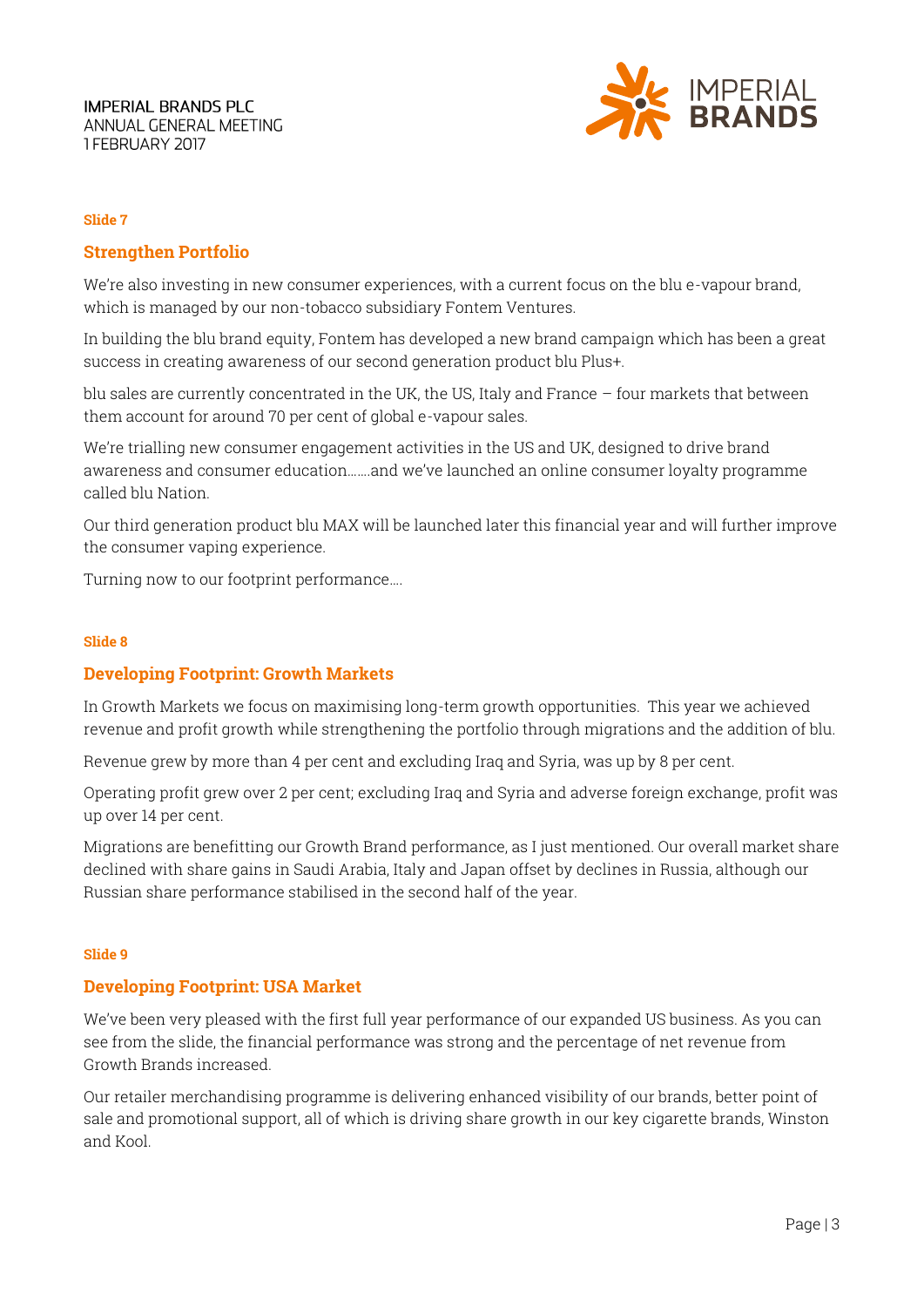

We've also made great progress in improving the performance of our mass market cigar brands by introducing a new distribution model.

### **Slide 10**

# **Developing Footprint: Returns Markets**

Turning to our Returns Markets, where we continued to focus on quality growth and clear investment choices.

Growth Brands performed well, accounting for 54.6 per cent of tobacco net revenue.

In Returns North, Australia and Germany delivered good revenue and profit growth. The UK remains competitive and we continue to invest in the sub economy segment to defend our position.

In contrast, we deprioritised investment in Ukraine to reflect declines in market profitability.

Share declines in Returns North affected the overall share performance of the Returns division.

Results in Returns South benefited from strong performances in markets such as Algeria, which mitigated the on-going challenges in Morocco, while in France and Spain, we again benefitted from brand migrations.

Overall profitability was affected by adverse foreign exchange, EUTPD investment costs and the conclusion of the PMI contract in the UK and Morocco. Excluding these factors, we delivered a robust profit performance, up by 1 per cent.

#### **Slide 11**

## **Cost and Cash Management**

Effective cost and cash management are key drivers of our growth strategy.

We remain on track to achieve our target of £300 million of annualised cost savings by 2018.We've delivered £240 million so far, including £65 million in 2016.

Cash conversion remained strong at 95 per cent and we reduced adjusted net debt by £1 billion, excluding the adverse impact of currency translation, taking the total reduction over the last two years to £2.1 billion.

And as we mentioned earlier, 2016 was the eighth consecutive year in which we delivered a 10 per cent increase in the dividend.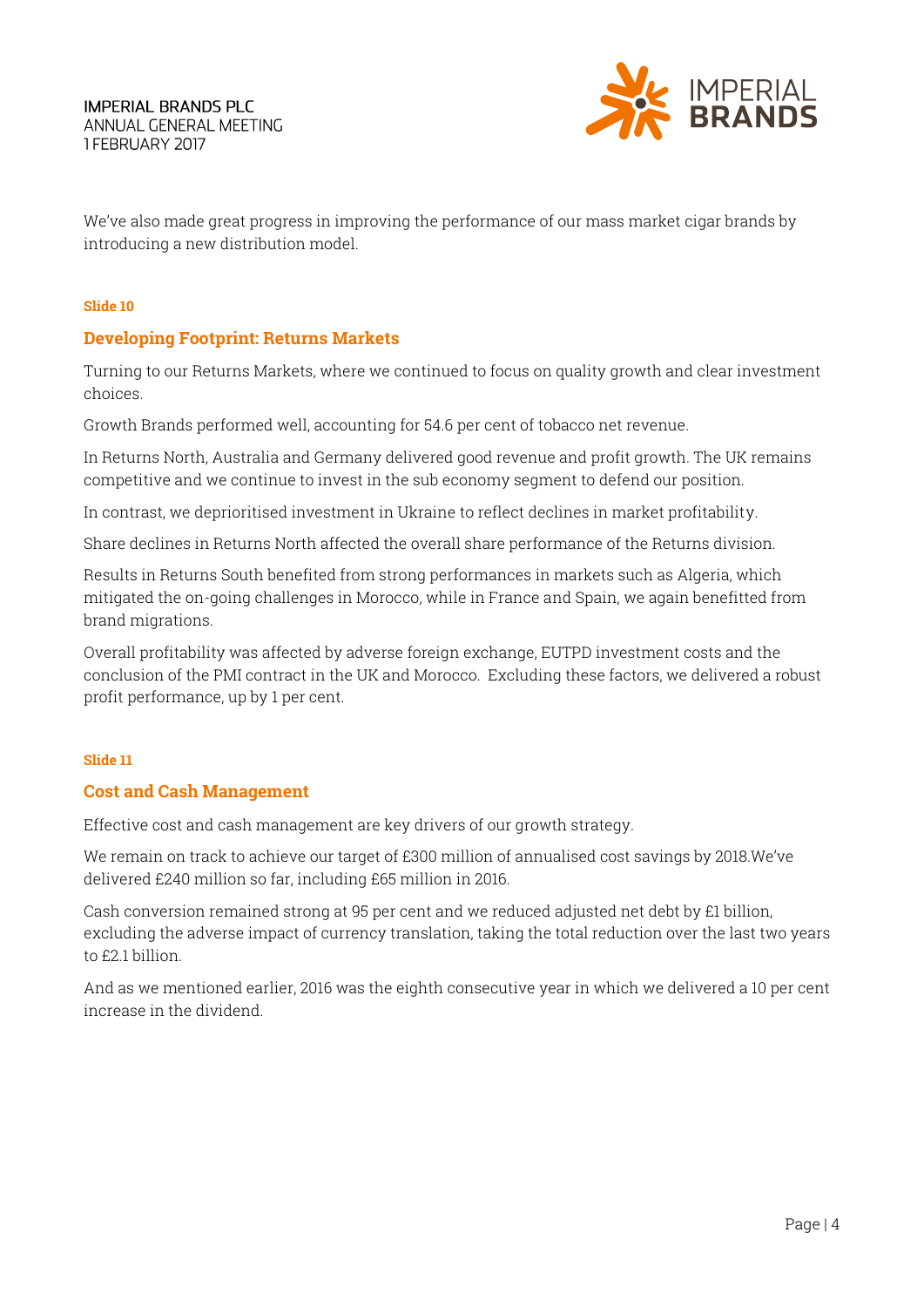

### **Slide 12**

## **Corporate Responsibility**

In CR we made further progress in the four key areas that define our responsibility framework - being responsible with products, creating a rewarding workplace, respecting natural resources and reinvesting in society.

Our people continue to support our responsibility agenda and an increasing number are getting involved in our annual global volunteering drive, Mobilise for May.

Employees supported over 160 projects in 44 countries last year, exceeding our target of 55,000 volunteered hours.

Pleasingly, our achievements continue to be recognised externally, including a 76 per cent rating in an assessment for the Dow Jones Sustainability Index.

#### **Slide 13**

#### **Next Chapter of our Strategy**

Before concluding, I'd like to look to the future…..

During the year, the Board and our senior leadership team spent time reviewing our strategy for creating shareholder value over the next 10 years.

To support the delivery of further quality revenue growth in 2017 and subsequent years we are investing an additional £300 million in our Growth and Specialist Brands in the markets that offer the best opportunities for quality growth.

Investments will be prioritised and focused on areas where we have a track record of generating quality revenue growth, including brand building, customer engagement and sales execution.

This increased investment will be supported by a new phase of cost optimisation, which will deliver additional savings of £300 million per annum by 2020, at a cost of £750 million.

These savings will be generated by implementing further initiatives to reduce complexity and drive operational efficiencies.

#### **Slide 14**

#### **Our Priorities for FY17**

In conclusion, 2017 is about driving even more focus on our strategic priorities.

There'll be more focus on strengthening the portfolio and developing our footprint, and the continued delivery of our cost optimisation programme and enhanced capital discipline will support the increased investment I've just outlined.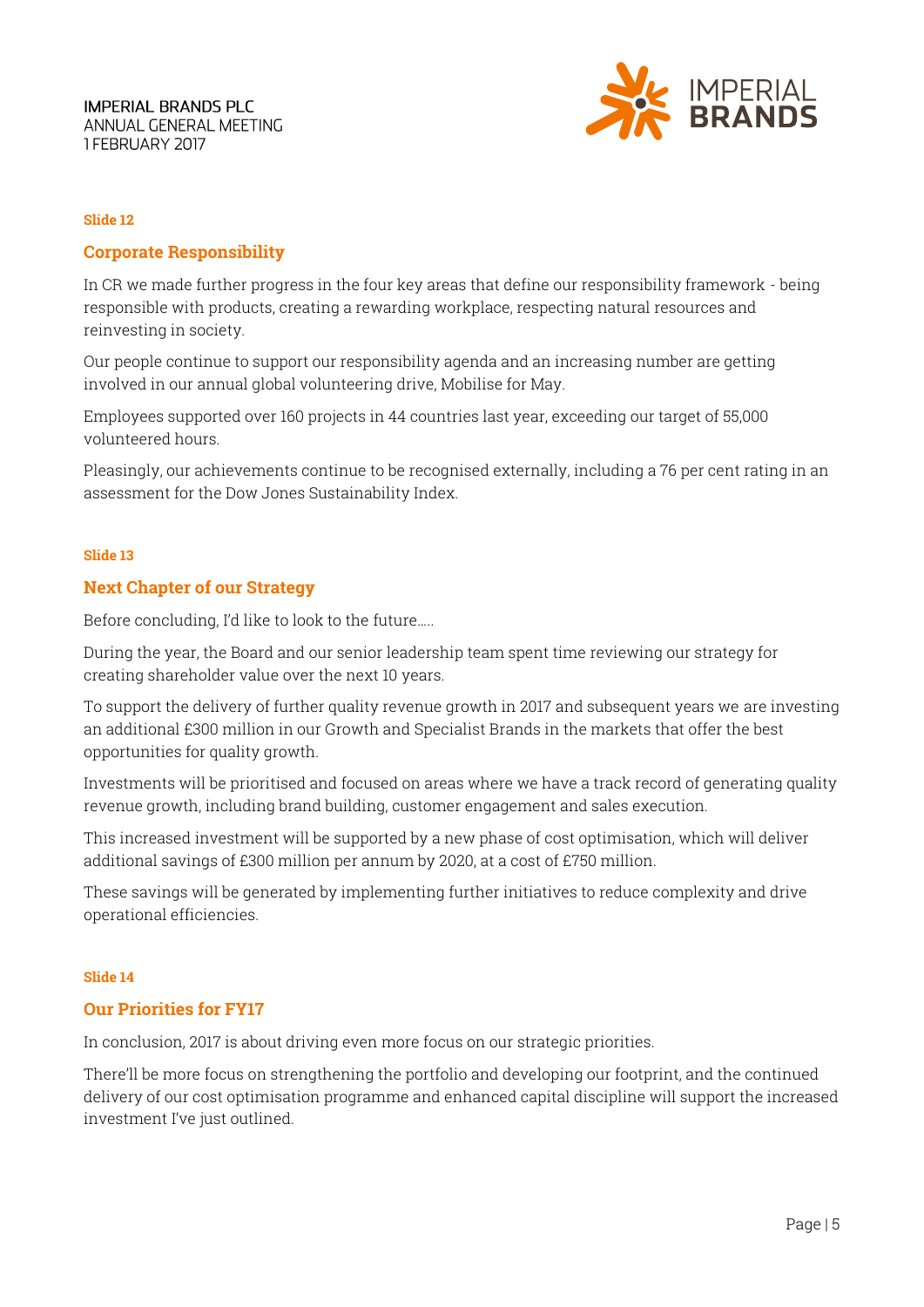

We have a strong track record of consistent delivery against these strategic priorities and we are wellplaced to build on this over the coming year.

Thank you.

(Hand back to Mark)

## **Slide 15**

# **Annual General Meeting**

## Thank you Alison

Before turning to the formal business of the Meeting I'd like to thank my colleagues on the Board, our senior management team and employees around the world for their contribution to another successful year in 2016.

I'd specifically like to thank Michael Herlihy for the contribution he has made over the past nine years and would like to wish him all the very best for the future.

Michael was appointed Senior Independent Director three years ago and during that time he has been an invaluable help to me, Alison and the wider Board. Thank you, Michael.

Let's now turn to the formal business of the Meeting.

The Notice of Meeting includes at resolution 3 a proposal to adopt a new Directors' Remuneration Policy. This policy includes stretching targets that aligned remuneration to our new strategy.

A considerable number of shareholders supported the policy during consultations, but over time views changed and in these circumstances we believe the right course of action is for the Board not to seek shareholder approval for the new policy.

As a result, the Directors' Remuneration Policy and its associated metrics, as approved by shareholders at the AGM held in 2015 will continue to apply.

I, therefore, put the motion to the meeting that resolution 3 be withdrawn.

[Vote]

I declare the motion carried and resolution 3 is withdrawn.

There are now 20 resolutions to be put to the Meeting, all of which are set out and explained in the Notice of Meeting which, with your agreement, I'll take as read.

I intend to take questions in respect of all remaining resolutions now and then ask you to vote on all 20 resolutions, rather than propose each resolution in turn.

Are there any questions please? If you do ask a question, it would be helpful if you would wait for the microphone and let everyone know who you are.

## [Q&A session]

Thank you for your questions. We will now proceed to vote on all the resolutions.